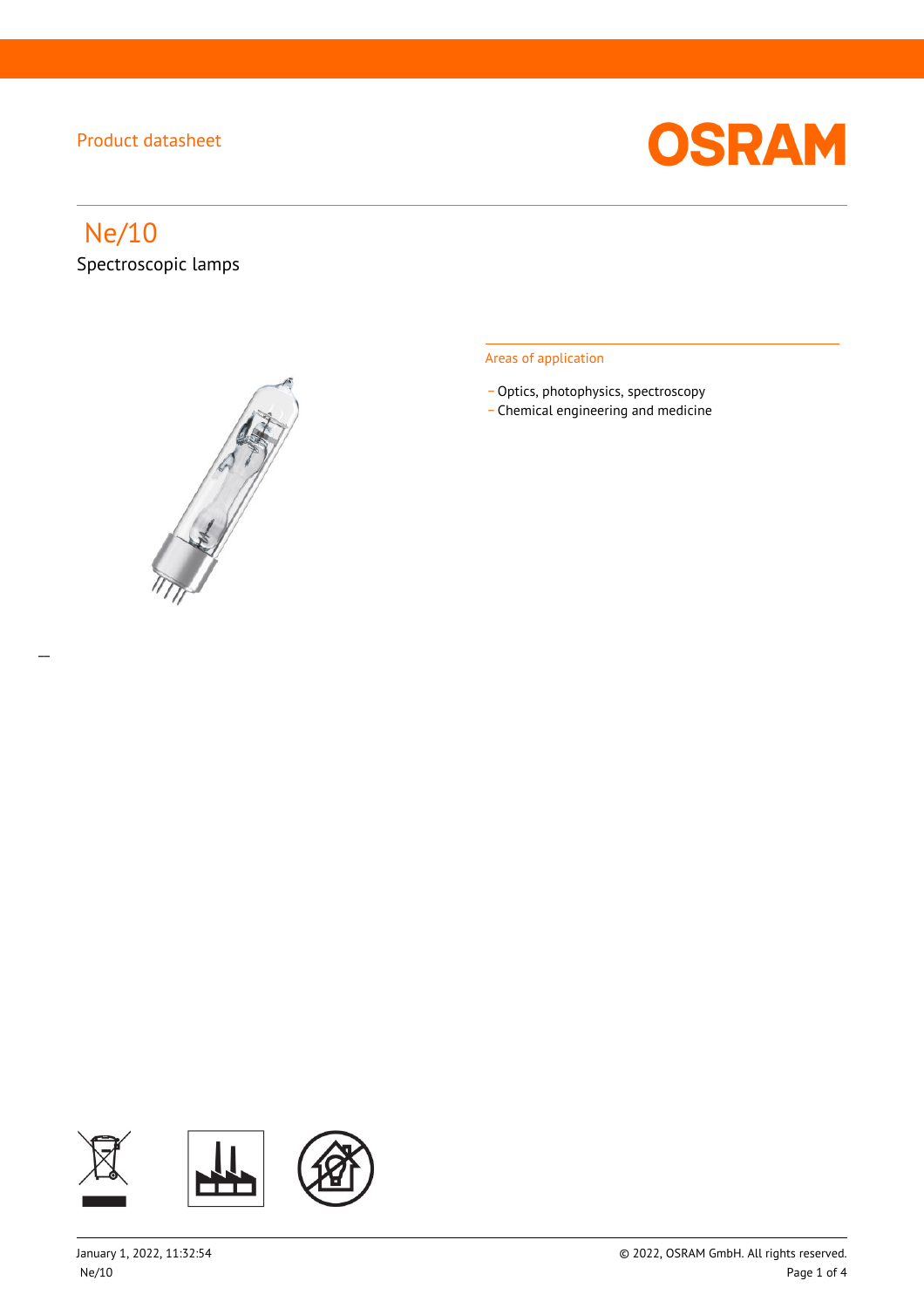#### Technical data

### **Product information**

| Order reference        | NE/10 1A PICO |  |
|------------------------|---------------|--|
| <b>Electrical data</b> |               |  |
| Lamp voltage           | 30 V          |  |
| <b>Nominal current</b> | 1.00A         |  |
| Type of current        | AC            |  |
| <b>Nominal wattage</b> | 30.00 W       |  |

#### **Dimensions & weight**

 $\overline{a}$ 



| Filament length   | $8.00$ mm |
|-------------------|-----------|
| Filament diameter | 8.0 mm    |

#### **Temperatures & operating conditions**

| Max. permitted ambient temp. pinch point | 350 °C |
|------------------------------------------|--------|
|------------------------------------------|--------|

#### **Additional product data**

| Design / version                   | Neon              |
|------------------------------------|-------------------|
| <b>Base (standard designation)</b> | PICO <sub>9</sub> |

#### **Country specific categorizations**

**Order reference** NE/10 1A PICO

#### **Environmental information**

#### **Information according Art. 33 of EU Regulation (EC) 1907/2006 (REACh)**

**Date of Declaration**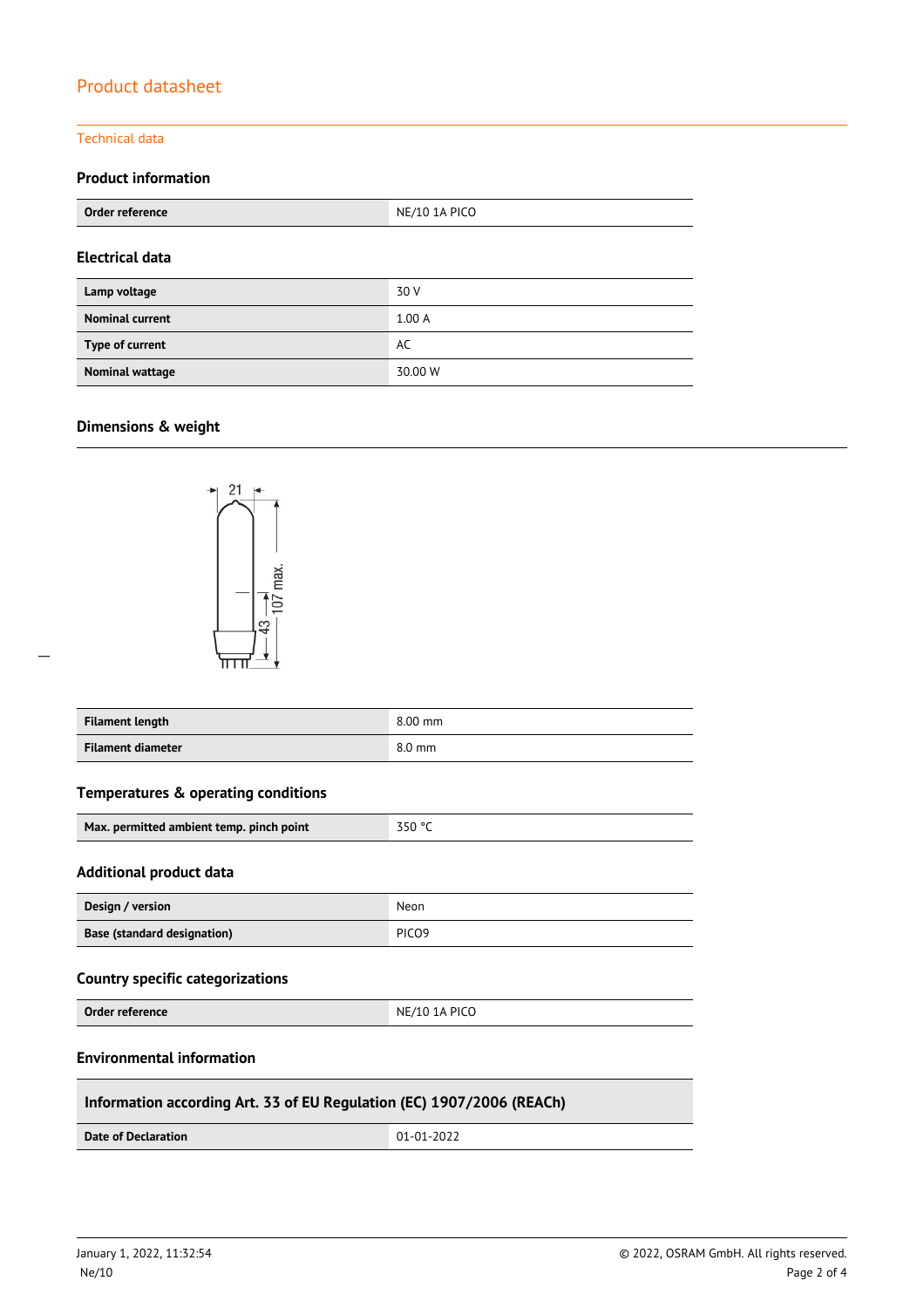| <b>Primary Article Identifier</b> | 4050300212210                                                                                         |
|-----------------------------------|-------------------------------------------------------------------------------------------------------|
| Candidate List Substance 1        | Lead                                                                                                  |
| CAS No. of substance 1            | 7439-92-1                                                                                             |
| <b>Safe Use Instruction</b>       | The identification of the Candidate List substance is<br>sufficient to allow safe use of the article. |
| Declaration No. in SCIP database  | e17ddfc5-6af0-4199-98c2-52eaa78d28e8                                                                  |

#### Country specific information

| <b>Product code</b> | <b>METEL code</b> | SEG-No.                  | STK-Number               | UK Org                   |
|---------------------|-------------------|--------------------------|--------------------------|--------------------------|
| 4050300212210       | OSRSPNE10         | $\overline{\phantom{a}}$ | $\overline{\phantom{a}}$ | $\overline{\phantom{a}}$ |
| 4050300727738       | OSRSPNE10         | $\overline{\phantom{a}}$ | $\sim$                   | $\overline{\phantom{a}}$ |